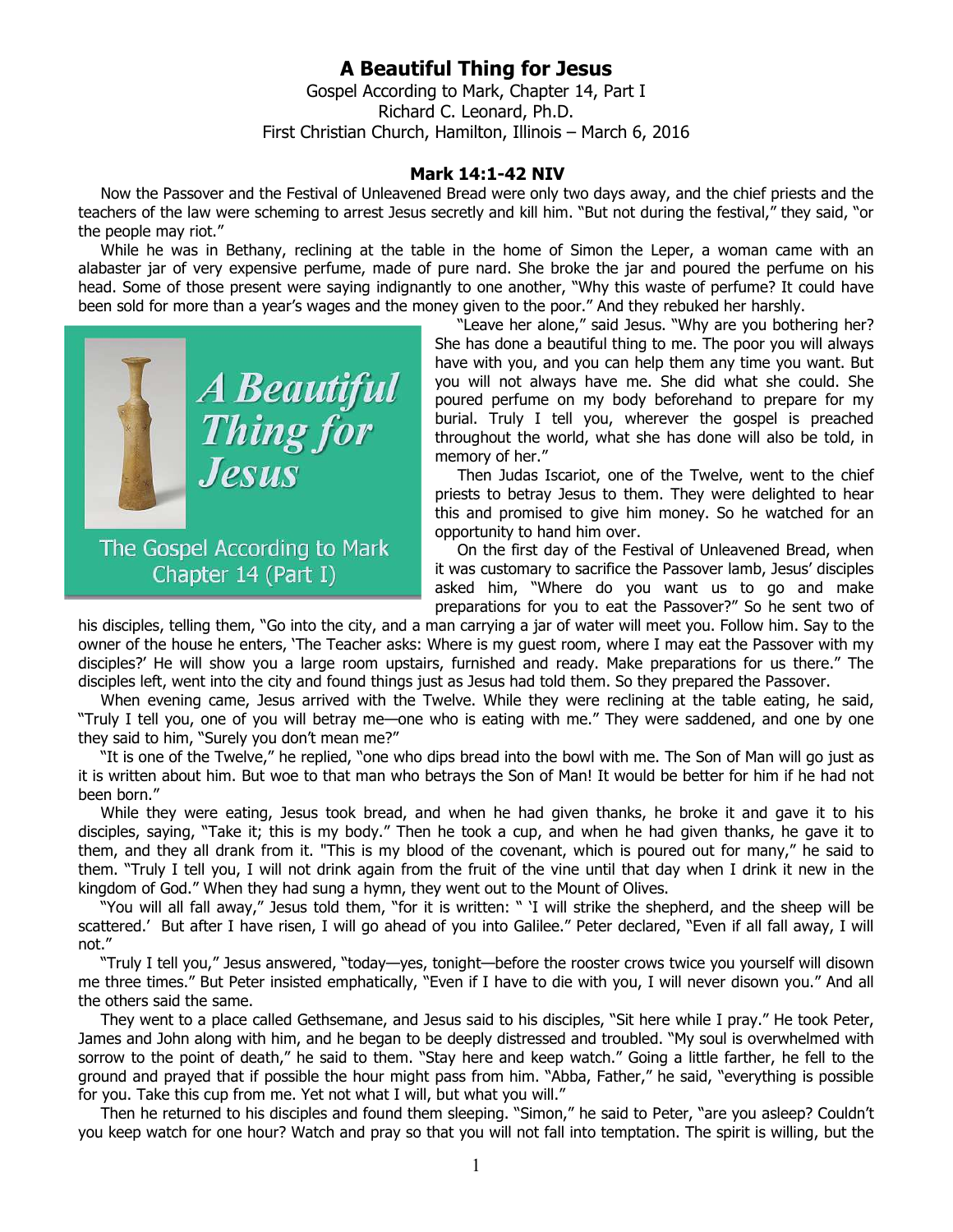flesh is weak." Once more he went away and prayed the same thing. When he came back, he again found them sleeping, because their eyes were heavy. They did not know what to say to him.

Returning the third time, he said to them, "Are you still sleeping and resting? Enough! The hour has come. Look, the Son of Man is delivered into the hands of sinners. Rise! Let us go! Here comes my betrayer!" \_\_\_\_\_\_\_\_\_\_\_\_\_\_\_\_\_\_\_\_\_\_\_\_\_\_\_\_\_\_\_\_

As we follow Jesus through the pages of Mark's Gospel, our journey is nearing its conclusion. Today we reach the events of what we call Thursday, the fifth day of Holy Week. In English, we call the days of the week by their Germanic names, which come from the names of the pagan gods of northern Europe or ancient Rome. Wednesday, for example, is Woden's Day, while Thursday is named for the god Thor. But in Hebrew the days of the week are called by number. Sunday is *yom rishon,* "first day" or "the head day." Saturday is shabbat, Sabbath or the seventh day. Thursday is called *yom chamishi*, "day five." By Christians, Thursday of Holy Week is often called "Maundy Thursday." That name comes from Jesus' words at the Last Supper, when he says to his disciples, "A new commandment I give to you, that you love one another" (John 13:34). If you pronounce the word commandment with a British accent — com**maund**ment — you see where the name Maundy Thursday comes from. It occurs this year on March 24.

In chapter 14 we're following Mark's narrative leading up to yom chamishi, "day five," the day before Jesus' crucifixion on Good Friday, or God Friday as it was originally called. Mark will tell us about the Last Supper as we proceed, but first he narrates the events of the day before, yom ravi'i or "day four." Jesus has been staying in Bethany, at the home of a man called Simon the Leper, where followers of Jesus have gathered for a meal. Whoever this Simon was, he obviously wasn't a leper any more, or people wouldn't have come into his house. Perhaps Jesus had healed him. But he was still called Simon the Leper because Simon was the most common man's name in Judea at the time, and to tell one Simon from another you had to add some kind of qualifier because people didn't have last names as we do today. So



as we read the New Testament, whenever we meet someone named Simon he always has an additional description — like Simon Magus, Simon the Tanner, even Simon Peter, and so on.

Mark's account begins with the evening meal at Bethany on the day before what we call Maundy Thursday. Bear in mind that with Jews the day begins at sundown, so technically this meal occurred on what we call



A woman came with an alabaster jar of very expensive perfume, made of pure nard. She broke the jar and poured the perfume on his head. - Mark 14:3

Tuesday evening, and then on Wednesday Jesus gives his disciples the directions for arranging the Passover meal. But when they actually gather for the Last Supper it's after sundown again, so it has become what we call Thursday. At least that's how I make it out; the events of Holy Week are a bit complicated to fit together, and we won't go into any more detail about that.

So Jesus and his disciples are gathered at the home of Simon the Leper enjoying a meal, and a woman comes in and pours expensive ointment on Jesus' head. Her name isn't given here. John says she was Mary, the sister of Martha and Lazarus. But we're following Mark's account, so we won't explore the implications of that identification. In any case, let's set the scene. The Gospels say Jesus was positioned "at the table," but we need to understand that

most homes of the ancient world didn't have chairs; people reclined or sat on the floor while eating. So when the woman poured ointment on Jesus' head, it didn't run down on his clothing as it would have if he had been sitting in a chair.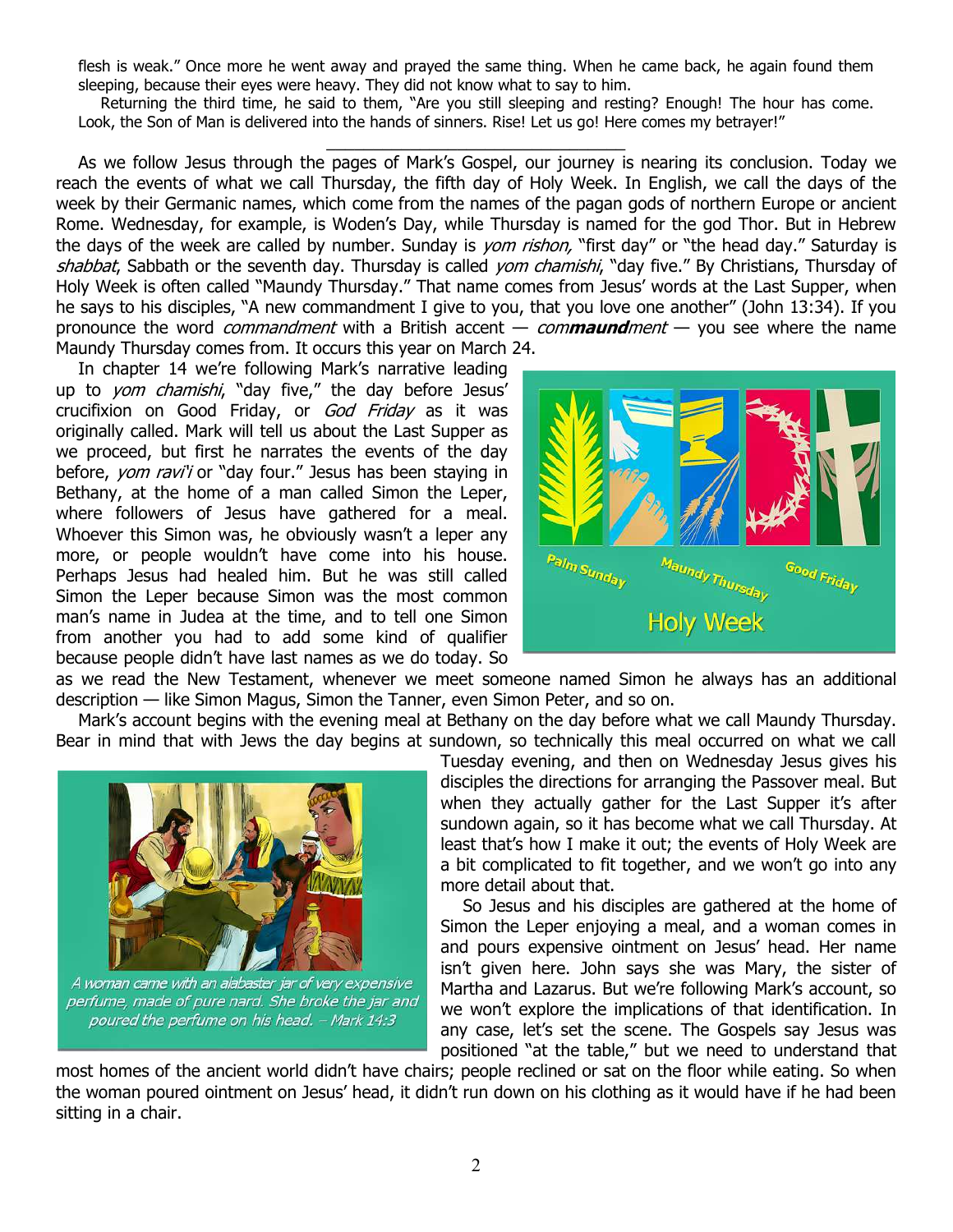The others present complained that the expensive ointment should have been sold and the proceeds given to the poor. Jesus and his disciples maintained a treasury from which they often contributed to the needs of the poor, and Judas was the treasurer. John says it was Judas who objected most strenuously, and he adds, "He did not say this because he cared about the poor but because he was a thief; as keeper of the money bag, he used to help himself to what was put into it" (John 12:6). But apparently most of the disciples thought this unnamed woman's extravagant act a waste of precious resources. And you and I might feel the same way; why spend the church's limited funds on some unnecessary frill, when a better use of our offerings would be to help those of our community who are in need?

But Jesus' reply must have surprised the disciples, as it surprises us. He approves of what this woman has done. "Leave her alone," he says. "Why are you bothering her? She has done a beautiful thing to me. The poor you will always have with you, and you can help them any time you want. But you will not always have me. She did what she could. She poured perfume on my body beforehand to prepare for my burial." and then

he adds, "Truly I tell you, wherever the gospel is preached throughout the world, what she has done will also be told, in memory of her." And, indeed, this woman's extravagant act of devotion to Jesus is why we remember her today. But, Mark tells us, Judas is so incensed, not only about the woman's action but also about the fact that Jesus commends her for it, that it's this very moment he chooses to go out and betray Jesus to the religious authorities.

"She has done a beautiful thing to me," says Jesus. That remark should set us to thinking. Jesus wants beautiful things done for him — even, perhaps, extravagant or ostensibly useless things. Of course Jesus wants our obedience to his Word and our faithfulness to what he's called us to do — but he also wants us to honor



"She has done a beautiful thing to me. . . . Truly I tell you, wherever the gospel is preached throughout the world, what she has done will also be told, in memory of her." - Mark 14:6,9

him with *things of beauty*. That's why we need to consider how we can express our devotion to him through the arts: music, poetry, painting, stained glass, flowers, orderly worship, an attractive church auditorium. Those things aren't just useless frills in the eyes of the Lord. The Psalmist cries, "One thing I ask from the LORD, this only do I seek: that I may dwell in the house of the LORD all the days of my life, to gaze on the beauty of the LORD and to seek him in his temple" (Psalm 27:4).

The music of the organ, the best of hymns and choruses that offer praise to God, fine poetry like the Psalms we recite each Sunday or poems we print on the back of our bulletin, the flowers that sometimes adorn our worship space, the colorful banners that proclaim a word or phrase of Scripture, the windows



through which the light streams to add a special ambiance to our gathering place, the solemnity and ceremony of our worship, and above all the touch of a fellow worshiper's hand in greeting and the taste of bread and cup at the Lord's Table — all of these are our effort to "do a beautiful thing to Jesus." We can never write off these things as unimportant frills we can do without, for they all speak of a Creator who made this world, and all that fills it, for his glory  $-$  and called it all "very good."

We hasten on to the next section in Mark's story, the narrative of the Last Supper, when Jesus institutes that very act we just referred to, our gathering at the Table of the Lord. Jesus gives his disciples instructions for preparing the Passover meal, and note that Mark records very clearly that this took place "on the first day of the

Festival of Unleavened Bread, when it was customary to sacrifice the Passover lamb" (Mark 14:12). The exact order of events during this week has been a subject of investigation and debate, but Christians have always linked the Last Supper of Jesus with his disciples, together with his crucifixion and resurrection, with the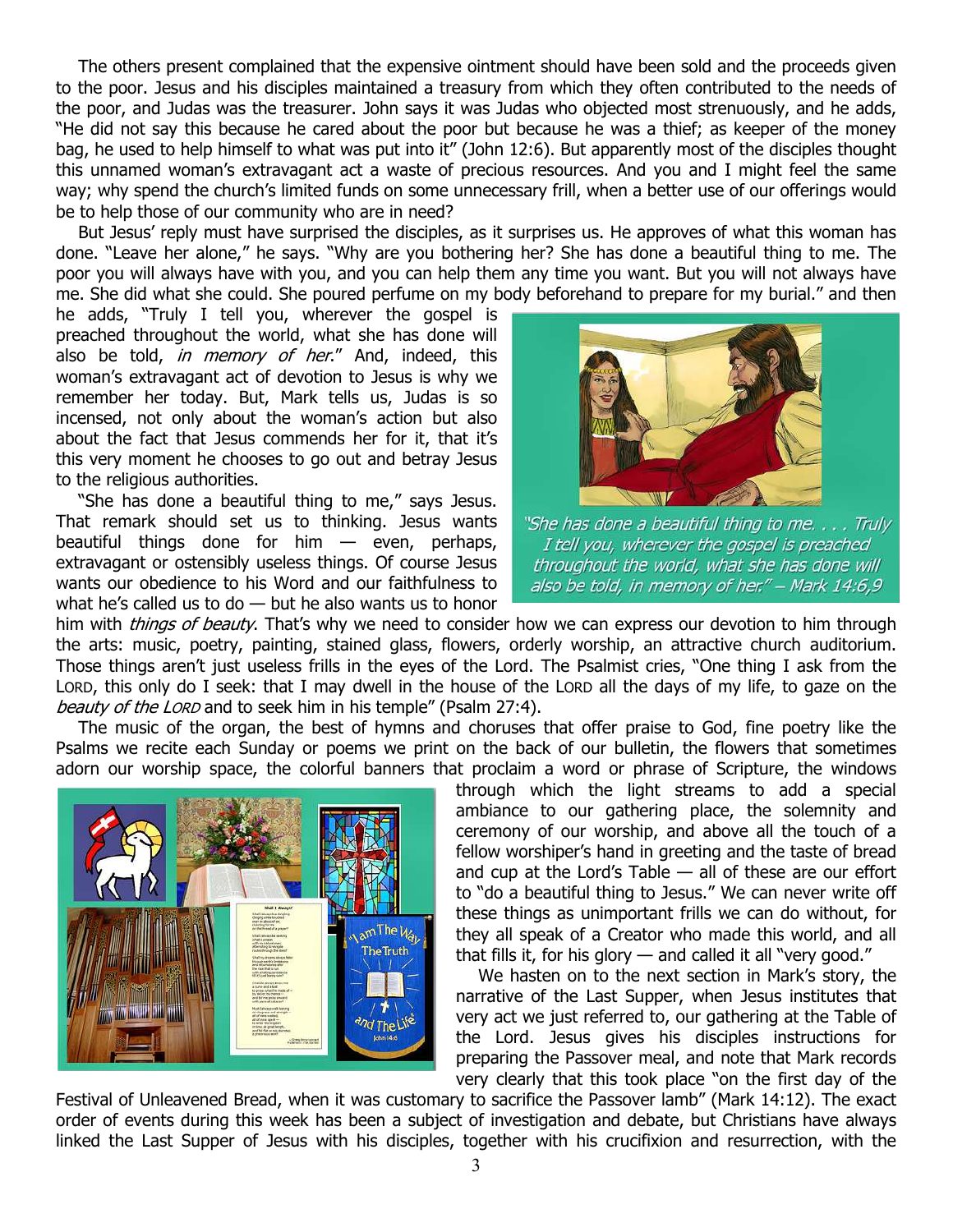celebration of the Jewish Passover. In fact, the name for Easter in many languages is *Pascha*, which comes from the Hebrew *pesach* or "Passover." Paul, in 1 Corinthians 5, says, "Christ our passover has been sacrificed for us; therefore let us keep the feast" (5:7-8), by which he mans not observing a ceremony but living the

upright and sincere Christian life. Why are the events of Jesus' death and resurrection linked with the Passover? Why must these things occur at Passover time?

The answer is found in the meaning of Passover itself. The Jewish rites of Passover are a remembrance of the Exodus from Egypt, when the Lord delivered his people from slavery and set them on their way toward the land of promise. In the Old Testament, the Exodus is the great saving event the Hebrew writers go back to, again and again, as the evidence that God will deliver his people from their bondage to hostile powers. And that, of course, is exactly how Christians understand what Jesus accomplished for us in his death and resurrection: he delivered his people from slavery to enemies that would control us by exercising over us the power of death — the greatest enemy being, of



course, the sin of unfaithfulness to God, a sin that carries within itself the seeds of eternal death. As Paul says, "the wages of sin is death" (Romans 6:23); it's the payoff for ignoring, or opposing, the way of the Lord. Jesus is our Passover, our Exodus from that horrible sentence imposed upon us by a culture hostile to the rule of God.

That evening, Jesus gathers with his disciples in the upper room that has been prepared for them. How Jesus knew that place was ready we aren't told. Perhaps he had a disciple, not one of the twelve, who lived in



when he had given thanks, he broke it and gave it to his disciples, saying, "Take it; this is my body." - Mark 14:22

Jerusalem; it's been suggested this was John — not the same John the son of Zebedee but another John, maybe the one who wrote the Gospel of John. John, or Yochanan, was, after all, one of the most common names among Jewish men of the time. But about this we can only speculate.

What was the purpose of Jesus' Last Supper with his disciples? It was the meal during which Jesus inaugurated what we call the Lord's Supper or Holy Communion, when he distributed the bread and the cup to represent his body and his blood and told the disciples to remember him whenever they did that. That wasn't part of the Passover seder, the traditional Jewish ceremony. It was the traditional Jewish blessing after the meal, known as the Kiddush, but Jesus gave it a new meaning. It would be a memorial of his death by which he has brought us into a

new covenant, or agreement, with the Lord — just as Moses, on Mount Sinai, sprinkled the blood of the covenant on the people of Israel and then proclaimed the terms of the agreement God was making with them, the Ten Commandments and all that follows in the Law.

I think it's significant that Jesus took his disciples to an *upper room* to do this, just as Moses and the elders of Israel went up the mountain to seal the covenant and take part in a sacred meal; the Book of Exodus says, "They beheld God, and they ate and drank" (Exodus 24:11). Jesus said, "This is my blood of the covenant, which is poured out for many" (Mark 14:24). When we gather about this Table as the followers of Jesus and receive the emblems of his life, the bread and the cup, we're renewing our *agreement with the Lord* to be his people; we're reaffirming the treaty he has made with us as the Great King. I taught about the meanings of the Lord's Supper several weeks ago, and I won't repeat what I said then. But I want to stress this one thing: A king doesn't make a treaty with peons. A king makes a treaty with other kings. If you're in agreement with the Lord, a treaty partner with God through his Son Jesus, then you're not a helpless peon, a nobody. If you came this morning feeling you're just an insignificant, worthless person, realize that God would not be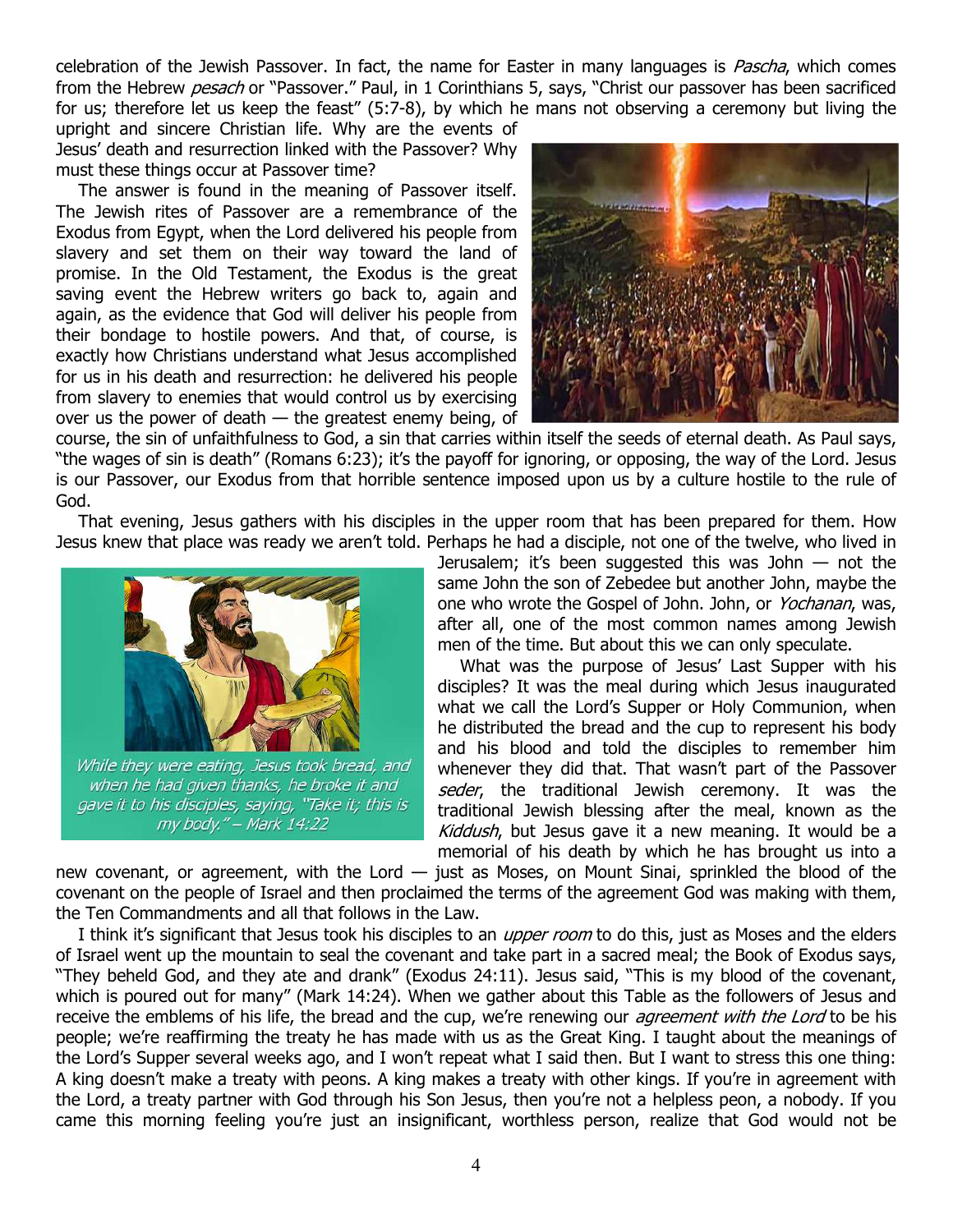renewing his covenant with you unless you were a person of worth with something valuable to contribute to God's ongoing purpose in the redemption and renewal of this world he loves.

But Mark records some strange words of Jesus we don't usually repeat when we observe the Lord's Supper:

"Truly I tell you, I will not drink again from the fruit of the vine until that day when I drink it new in the kingdom of God" (Mark 14:25). What in the world did he mean by that? I've never heard a preacher make anything out of this. Jesus seems to be saying that the time will come when he, himself, will be present and share in this holy meal with us — when God's purpose is fulfilled and his kingdom is realized here on earth, just as we pray in the Lord's Prayer.

But when we stop and think about that, we realize that Jesus is the King — he has always been, and will always be King of kings and Lord of lords  $-$  and *his kingdom is* present wherever he is. And he has promised that he will always be with us; whenever we gather in his name he's with us, and he will never forsake us. He's our host at the Lord's Table, and when we drink the cup he drinks it with



"This is my blood of the covenant, which is poured out for many. Truly I tell you, I will not drink again from the fruit of the vine until that day when I drink it new in the kingdom of God." - Mark 14:24-25

us. Communion isn't just something we do to remember that Jesus died for us; it's something we do toaether with him, to reaffirm our loyalty and commitment to the Lord. Communion brings Jesus into our fellowship, and he drinks the cup anew with us each time we gather. (For further thoughts on this, read the poem on the back of your worship folder.)

Mark carries his narrative into the Garden of Gethsemane, and tells us about Jesus' own struggle there with what's about to happen to him. "My soul is overwhelmed with sorrow to the point of death," he tells his



He began to be deeply distressed and troubled. "My soul is overwhelmed with sorrow to the point of death," he said to them. "Stay here and keep watch." - Mark 14:33-34

disciples, who are numbed to the point of sleep by their apprehension of impending events. Jesus falls prostrate, praying that if possible he won't have to go through with what he's facing. He knows only too well what's in store once he falls into the hands of the authorities, threatened as they are by his radical actions  $-$  especially the disturbance he created in the Temple when he cleansed it of its corruption. "Abba, Father, everything is possible for you. Take this cup from me. Yet not what I will, but what you will." We can never appreciate the price Jesus paid upon the cross to move the plan of God forward unless we can empathize with the agony of a flesh-and-blood man — not an unfeeling robot or a disembodied, detached spirit. The Letter to the Hebrews reminds us of the struggle Jesus went through to endure the cross, and to stand in the resurrection: "During the days of Jesus' life

on earth, he offered up prayers and petitions with fervent cries and tears to the one who could save him from death, and he was heard because of his reverent submission" (Hebrews 5:7).

A well-known hymn puts it this way: Go to dark Gethsemane, You who feel the tempter's pow'r; Your Redeemer's conflict see; Watch with Him one bitter hour; Turn not from His griefs away; Learn of Jesus Christ to pray.

Hymns often carry us beyond ourselves into dimensions we can't reach with our ordinary faculties. Music can touch us deeply, for it operates on areas of our makeup that defy our attempts to understand it. That's why we have to pay special attention to the kinds of music we use when we gather for worship. Music and words